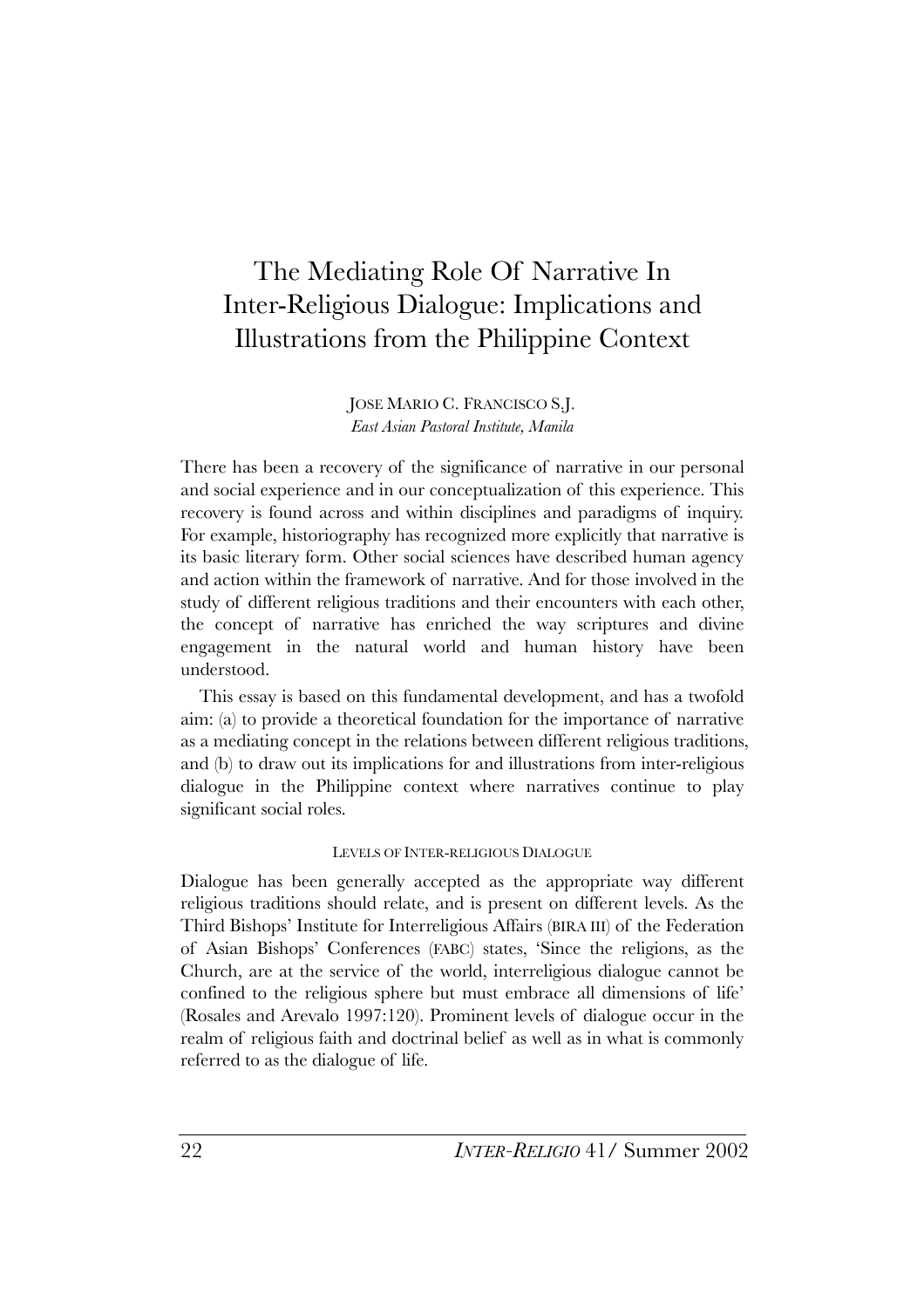In terms of dialogue on the first level, comparisons of faith and belief systems have been made to establish homologies or family resemblances. For instance, the earlier work of Aloysius Pieris sought to show how Buddhism and Christianity are similar in certain tenets (Pieris 1975). He later sought to describe them as one in their soteriological core ('*communicatio in sacris*'), though this core experience is expressed differently in the community's collective memory found in traditions, practices and beliefs, and in its interpretation in philosophical, theological and exegetical schools (Pieris 1988; Tschiggerl 1997).

Related to this dialogue on the level of faith and belief systems have been efforts within each religious tradition to account for the value and validity of other traditions vis-à-vis their own. This is perhaps most crucial in Christianity which does not only make universal truth-claims traditionally expressed in exclusivist language, but also insists on faith in the unique status of Jesus Christ as the sole mediator of salvation. Thus Christian theologians such as Jacques Dupuis have tried to formulate a theology of religions which lays the groundwork of dialogue with other religious traditions. Another example is Roger D. Haight's *Christ Symbol of God* (1999) which offers an interpretation of Christ's uniqueness without ruling out the possibility of other mediations.

Much as there is undoubted value in inter-religious dialogue on this level, its limits for furthering dialogue are also apparent. There is a certain degree of incommensurability between different religious faith and doctrinal belief systems. The matter of institutional politics within each tradition also makes such a dialogue often difficult, if not practically impossible. On account of this, some have proposed inter-religious cooperation and work rather than dialogue as a way of proceeding. This proposal is clearly based on what is perceived as a cul-de-sac in negotiating differences on the level of faith and belief systems, especially if particular religious traditions do not accept others as equal dialogue partners.

This emphasis on inter-religious cooperation and work naturally leads to the other prominent level of dialogue, that of life. Most emphatically articulated by the FABC and its various offices, the dialogue of life highlights how people from different religious traditions can live with and learn from each other as neighbors: 'The more basic dialogue is the dialogue of heart and mind. This leads to the dialogue of life and action to jointly tackle social evils' (Eilers 1997: 25). Such an approach is particularly urgent in Asia which is characterized by the presence of different religious traditions existing side by side, belonging to the same civil society and national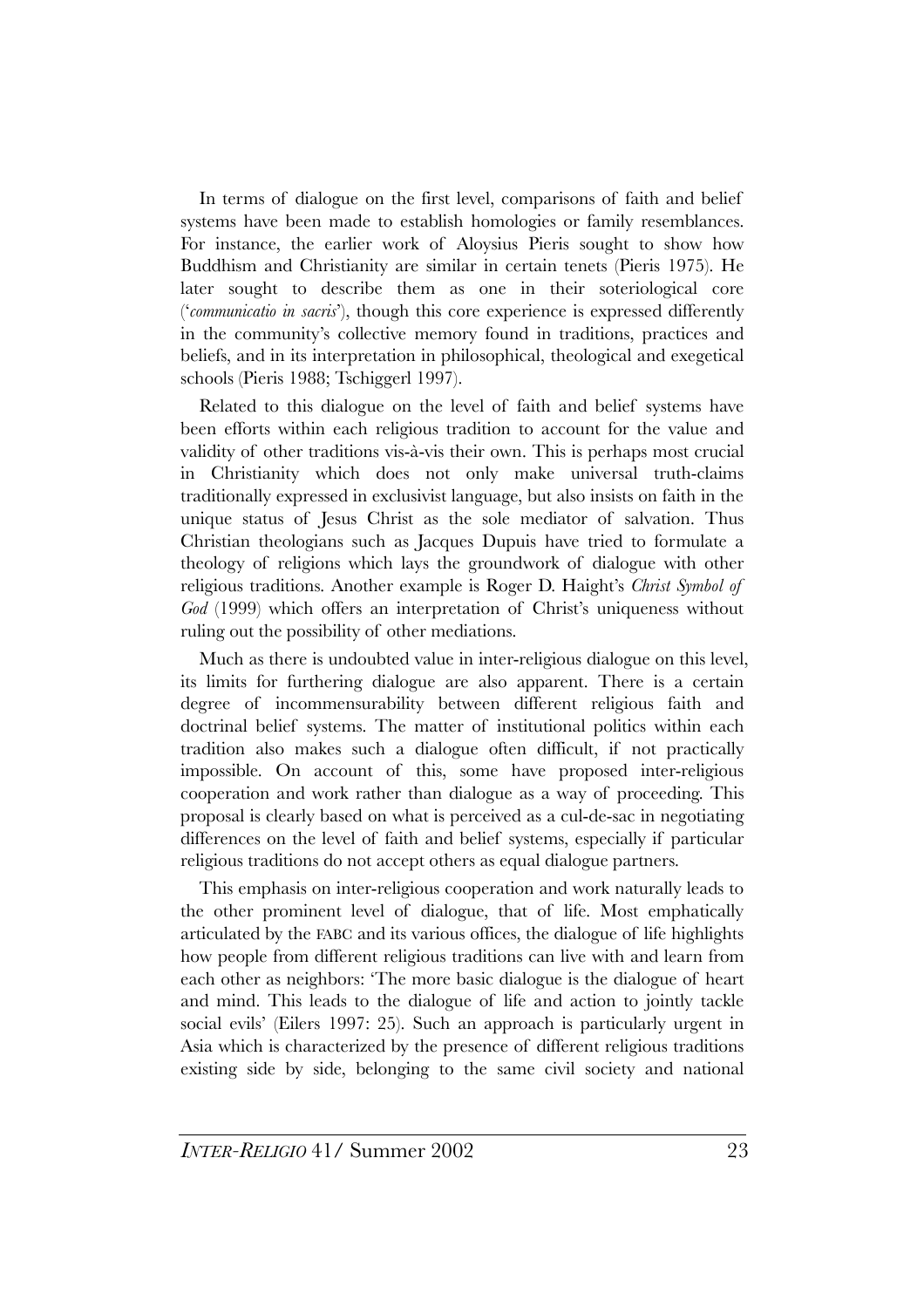community, facing the identical challenges of poverty, injustice and globalization.

While this dialogue of life has been generally accepted as a necessary way of proceeding and has even proved fruitful in particular instances, the need for clarity in doctrinal positions remains an *a priori* condition for long-lasting inter-religious collaboration. Hence the ever-present tension between proclamation and dialogue in the encounter between different religious traditions. This is suggested in the carefully-worded statement of the FABC Consultation on Muslim Presence in Asia:

Here we reaffirm that dialogue and evangelization are by no means incompatible, but at the same time dialogue must never be made a strategy to elicit conversions. Bearing witness to our faith in Christ, by life, deed and word is what we mean by evangelization or proclamation, and this should inspire and direct all our individual and communitarian activities, including our relation with people of other faiths or of no faith at all (Rosales 1997: 167).

The statement further recognizes that 'in Asia, both terms ['mission' and 'evangelization'] often connote a sense of cultural superiority, disrespect for beliefs of others, and colonial chauvinism' (*Ibid.* 168).

### THE SIGNIFICANCE OF RELIGIOUS NARRATIVE

Without diminishing efforts at dialogue of life as well as on the level of faith and belief systems, I propose that another level of dialogue among religious traditions could be mediated through the different narratives of these traditions.

This is fundamentally based on the current apology for narrative. In an earlier essay, I noted the two main justifications for the current interest in the category 'narrative' (1992). The first 'argues that human experience itself has an essentially narrative quality' and support for such an assertion comes from both anthropological and philosophical sources:

Anthropology shows humans to be invariably storytelling animals, relishing the crude folktale as well as the grand epic...Using a different vocabulary, [modern philosophical analysis] makes the useful point that being human involves historicity or temporality.(50f)

Since the publication of this essay, more extensive apologies for narrative have appeared to develop the anthropological or philosophical foundations (e.g. Eslinger 1995; Cook 1997; McKenna and Cowan 1998) or to construct particular narrative theologies (e.g. Goizueta 1992, Coleman 1999 and Connor 2000).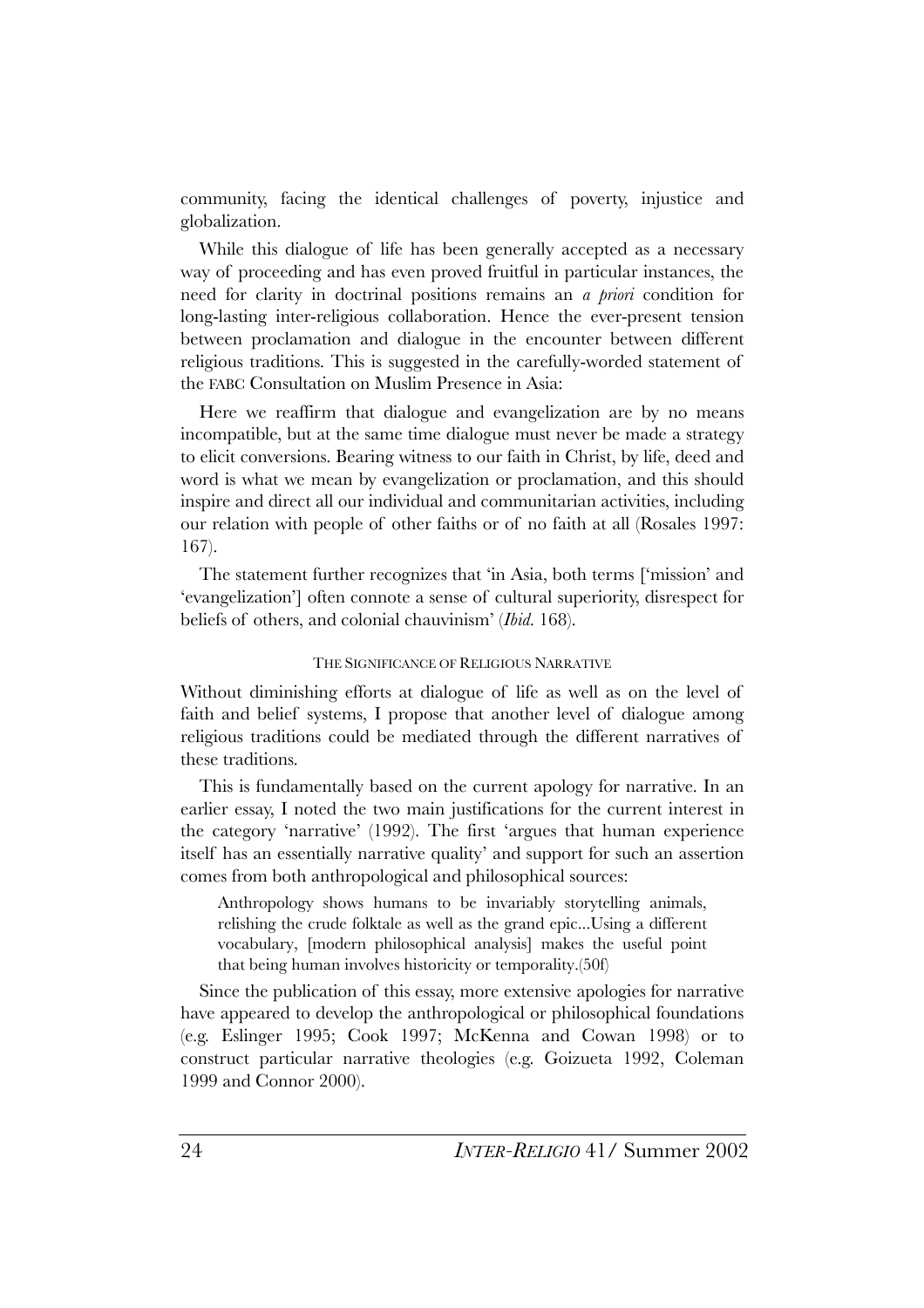The second justification for narrative comes from its extensive presence and profound valuation in many religious traditions. This has led many theologians like Stroup to state 'that narrative may suggest a new understanding of the relationship between the doctrines of Christian faith, Scripture and experience' or like TeSelle to insist that 'to see belief not as a set of beliefs but as a story, an experience of coming to belief, means that theological reflection ought itself to be shaped by the story, to take to itself, both in form and content, the story' (Francisco 1992: 53f).

Presuming this centrality of narrative, one can now highlight two qualities of narrative that are of great consequence in inter-religious dialogue. These concern the integral links of narrative to identity and relationality.

The first important quality of narrative focuses on its relation to the formation of identity, both personal and social. We make sense of our existence through the stories that we tell. Paul Ricoeur in his three-volume opus *Time and Narrative* (1984, 1986, 1988) has among others masterfully shown how narratives enable us to enplot the different events in our lives. This is also true for groups, communities and societies whose social bonds are established and nourished through their shared narratives. And this is nowhere truer than the case of religious traditions, especially those that construe some authoritative or canonical status to their scriptures.

This relation between narrative and identity, which lies within the interior depths of the community, is externalized in human life and action. As Schweiker notes, 'any narrative conveys a story, of course. And different communities, whether religious or not, employ stories to shape their identity, express their fundamental belief about the world and human life, and structure their experience (1990: 89).' But this externalization is not simply superficial but based on what has been referred to as the mimetic, i.e. imitative, quality of the relation between narrative and identity.

Without a detailed rehearsal of Schweiker's analysis based on Hans Georg Gadamer and Ricoeur, one only needs to highlight his insight that narrative is precisely able to shape identity and its expression in human praxis because they 'mimic' one another:

Narrative presupposes familiarity with human action, with the shape of character and the norms for the judgment of behavior. Narrative also transforms this understanding...To understand a story is 'to comprehend at the same time the language of 'doing' [*faire*] and the cultural tradition which precedes the typology of plots.' (111)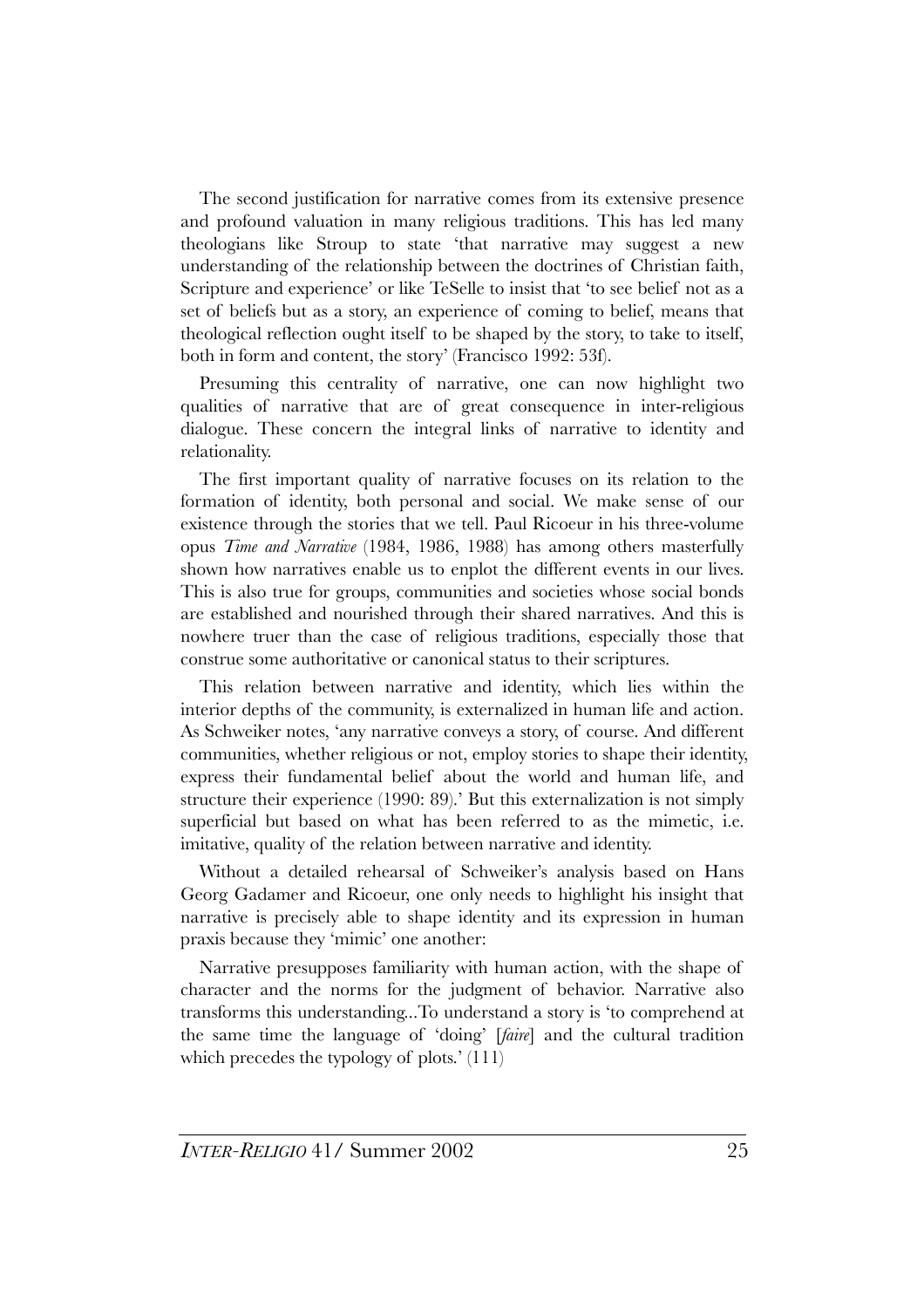Thus the resulting common identity is 'won through interpretation,' 'hardly static or even stable,' but 'a continual task' as a result of an inner dialectic of agent/action established at the heart of narrative.'(119f) Moreover, this identity is neither essentialist with its basis in an abstract and a priori concept of nature, nor modernist or post-modern with its foundation in an alienated consciousness, but one woven with the threads of concrete human action and shared tradition.

This first quality of narrative is significant for inter-religious dialogue because of its application to religious identity. As an identity born out of narrative, religious identity is linked to religious praxis through mimesis. Thus whatever narrative is privileged by the religious community becomes the very heart of spirituality, ethics and action; and how its members live and act derives from such a narrative. The formation of this narrative identity then is truly a continual task which remains open-ended.

However, this connection between narrative and identity needs to be clarified for those religious traditions with a central focus on 'self-emptying' meditation and a non-substantive view of the self such as Buddhism. One may argue that such practices of meditation still involve dynamic processes in which the individual journeys in silence, and that therefore such experiences can be said to have a narrative quality.

Of greater import is the place of narrative in the non-substantive view of the self-integral to these traditions—an issue which Peter D. Hershock addresses in the case of East Asian Buddhism (1994). He explores 'relationality rather than individuality as ontologically basic'(687) and narration as 'foster[ing] the timely—that is, dramatic—interpenetration (*t'ung*) of all things,'(691), and arrives at a view of personhood as 'a centerless field of dramatic interplay'(690). In technical language, the person is seen as 'the intimately ongoing articulation of an originally ambigous 'nature'—a process of disambiguation that is not only both irreducibly karmic and nonlocal, but an improvisationally achieved correlate of narrative virtuosity'(685). Thus even for such traditions focused on 'the dissolution of self '(685), the role of narrative remains central, though in a discourse 'not of a piece with narrative models of the self like that recently proposed by Paul Ricoeur'(692).

The second quality of narrative, its close link with relationality, is equally important for inter-religious dialogue. Narratives, it has been suggested, mediate human communication and mutual understanding.

The basis for this claim lies in the open-ended nature of narratives. Narratives tell a succession of events connected not by the chronologic of time but the rationality or logic of enplotment. And while the dynamics of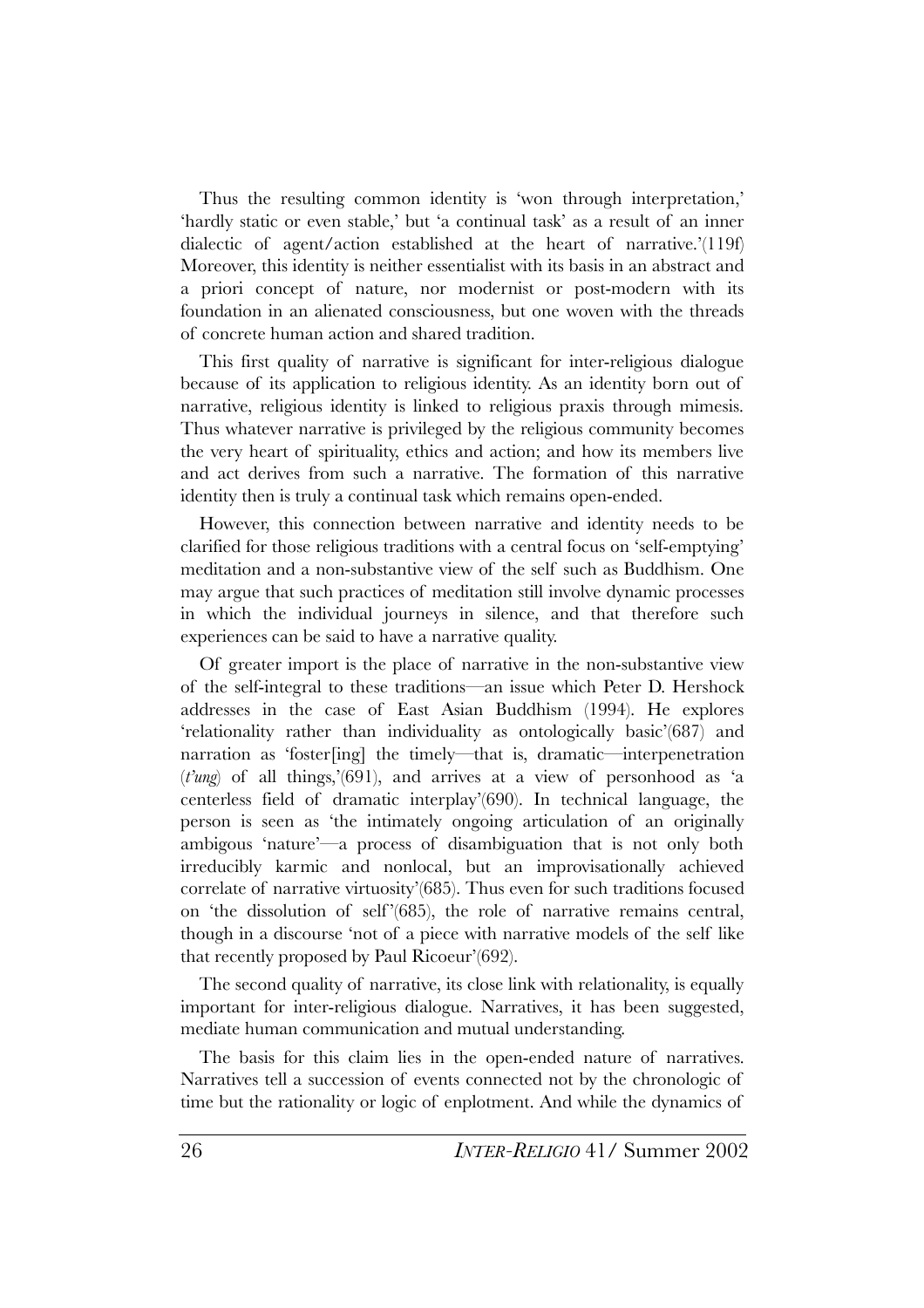such a logic leads to some ending in the sequence of events, the stories never attain full closure.

In fact, what gives narratives their profound and long-lasting power is their open-endedness, allowing stories to be continued either through application to different circumstances or their re-enactment and ability to be added on to. As Loughlin writes regarding Christian scriptures,

The order of the narrative can be different from that of the story; the narrative duration is nearly always different from the story's duration; the narrative can tell many times what happened only once, and tell once what happened many times...(1996: 62)

He further continues to say that 'the story of Jesus continues because no human story is isolated, entire unto itself'(82).

This formal quality of narratives to be open-ended provides the foundation for the mediating function of narratives in inter-religious dialogue. Because narratives as such cannot attain full and final closure, then religious narratives can always be read in other contexts and in fact coexist with a plurality of narratives when 'the dialectic of similarity and dissimilarity between the story I am being told and my story' takes place (Brown 1975: 166).

One can use the analogy from ordinary human experience where individuals come to an understanding of each other, not through biographical facts or scientific data about each other, but by telling each other's stories. And the most profound bonds of relationality and understanding come when individuals have become part of each other's stories.

In the same manner, telling each other's religious narrative offers a way toward mutual understanding and collaboration. In the context of the nature of narrative vis-à-vis identity and relationality, one may be able to describe inter-religious dialogue as a dialogue of narratives, containing its own rationality, though different from the doctrinal, and related to cooperation in praxis.

# DIRECTIVES TOWARDS THE MEDIATING FUNCTION OF NARRATIVES

Narratives have always been present and played important roles in many religious traditions. These narratives, both oral and written, exist and function on various levels within these traditions such as communal rituals or personal pious practice. Some are authoritative or canonical texts construed as scriptures; others are developments of these fundamental texts; and still others are life stories of individuals, be they officially venerated as exemplary men and women or simply ordinary members.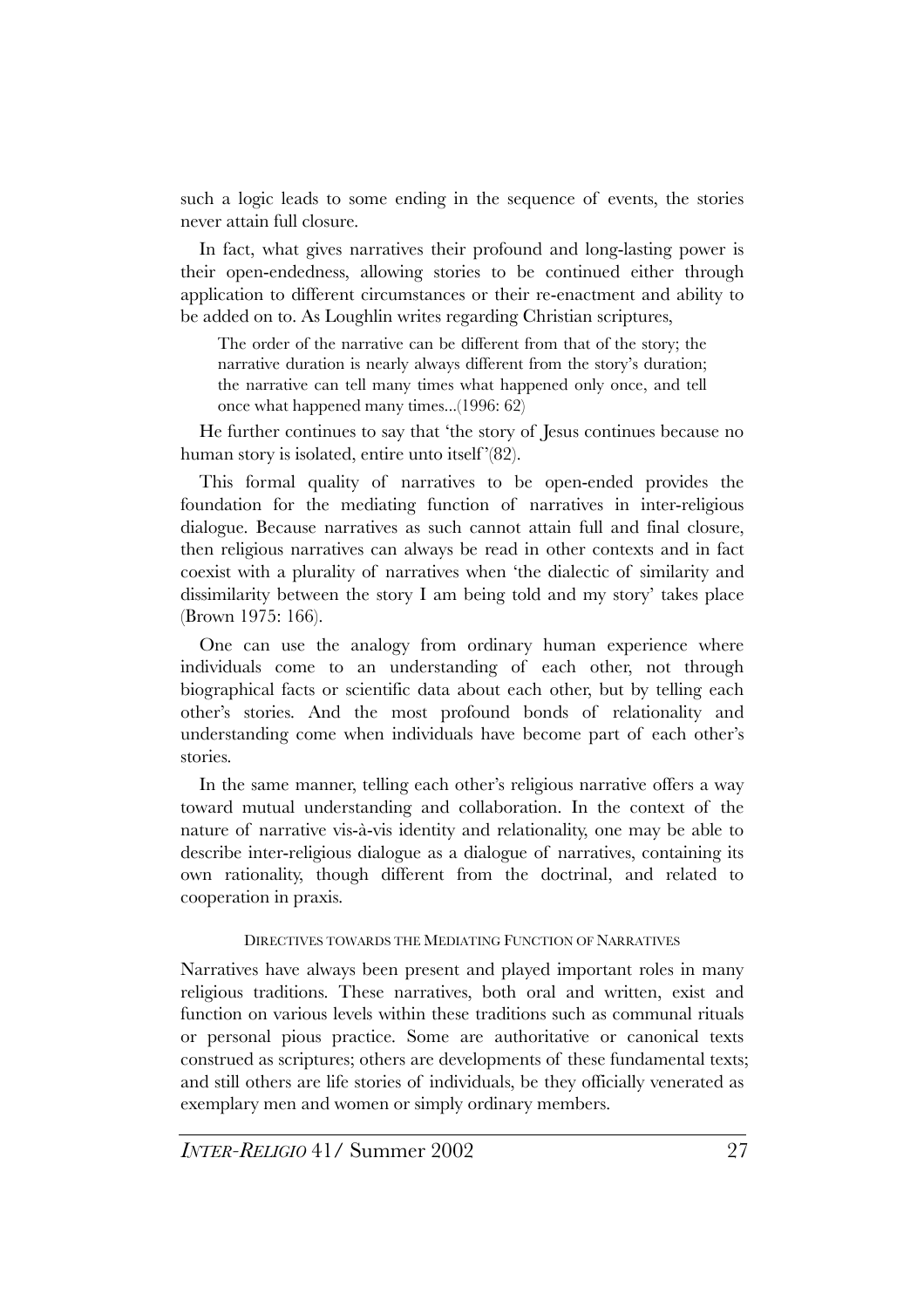Because of the roles narratives play within the different religious traditions, they are crucial in the formation and development of religious identity for the community as well as individual members. As mentioned above, this identity is unavoidably narrative. Thus the role of narratives in religious traditions cannot be overemphasized, and it is in recognition of this role that the mediating role of narratives in the relations between different religious traditions becomes an important resource for inter-religious dialogue.

A discussion of these narratives within each religious tradition is beyond the scope of this essay. However, certain directives may be proposed regarding the mediating role of narratives in inter-religious dialogue.

First, there is need for greater recognition and in many instances, faithful recovery of the narrative dimension in the canonical texts of religious traditions. The Abrahamic religions have clear narrative roots, but their histories have often suppressed the narrative in favor of the dogmatic or legal. Hans Frei's conclusion that the eclipse of biblical narrative in the 19th century obscured Christian thought and praxis applies analogously to other religious traditions (1974). For instance, though the Islamic Qur'an is construed differently than the Christian Bible and while the prevailing Islamic hermeneutic is legal, the Qur'an contains narrative sections which could be read in terms of a narrative of surrender to Allah. Religious communities must then recover the narrative substance within their canonical traditions, if they are not to fall into extreme forms of religious fundamentalism and dogmatism.

Second, religious communities could promote lives of holy men and women as concrete instances of how religious faith is narratively inscribed in personal and communal praxis. The Christian tradition commemorating and celebrating lives of saints offers a way of understanding Christianity different from and even more basic than the study of doctrinal beliefs. The Muslims' valuation of the Prophet's life in the *hadith* or their pilgrimage to burial sites such as Muiniuddin Christi's in Kashmir expresses their recognition of lives lived under divine will (Edwin 2001). In calling attention to the exemplary lives of revered men and women, the moral norms of each religious tradition takes on flesh-and-blood reality and escapes reduction into a rigid set of rules. Hauerwas' narrative ethics is a prime example within the Christian tradition of how narratives mediate ethical decision and action (1977).

Third, religious communities could encourage its members to express their spiritual journeys through stories. Spirituality is often described in terms of pious practices or external discipline, but if understood as the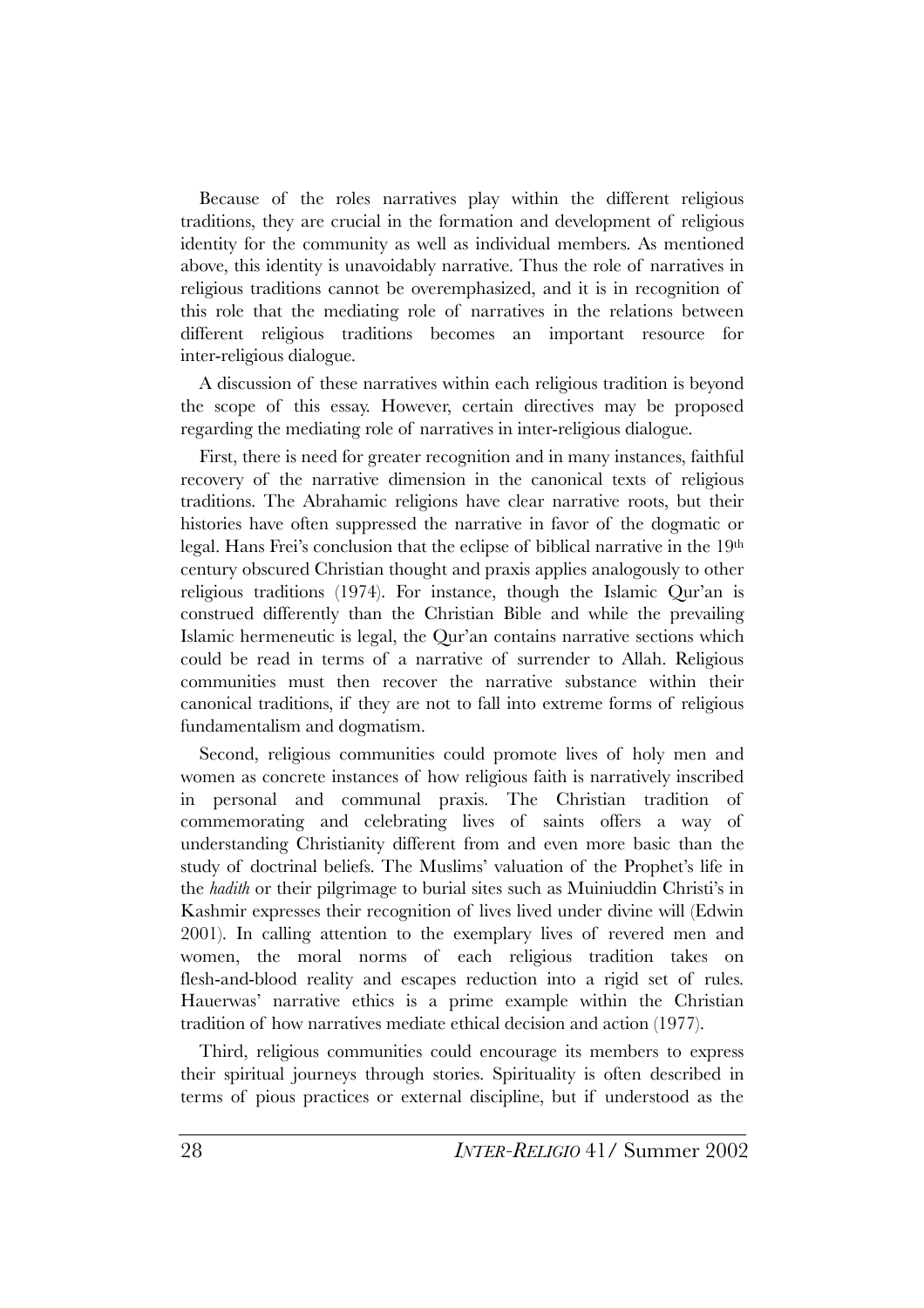concrete relationship between the transcendent and the individual, it finds natural expression in the stories people tell about their lives. Religious praxis thus becomes the narrative of how individuals and communities live out their faith in everyday life.

One then sees the mediating role of these forms of religious narratives. Through the focus on and exchange of their narratives, be they canonical, hagiographic or experiential, inter-religious dialogue takes a further step toward understanding and cooperation. The narrative focus on scriptures and hagiography liberates religious traditions from doctrinal fundamentalism and moral legalism. Members of different religious traditions encounter each other, not through rigid belief-systems or simple coexistence, but through the narratives of their lives and the stories they are part of. This could lead to an understanding of each other irreducible to conceptualizations and to cooperation in praxis open to the possibility of being interwoven as a shared story.

# ILLUSTRATIONS FROM THE PHILIPPINE CONTEXT

The relations between Christians and Moslems in the Philippines have been grave and urgent long before the September 11 attacks and the subsequent 'war against terrorism.' Like many such relations in other regions in Asia and elsewhere, they have had a muddled and even violent history involving economic, political and cultural forces often complicated by the involvement of foreign powers. This has resulted in the formation of various groups in Philippine society today, some advocating total warfare against Moslems and others the creation of a separate Moslem state. Thus the resolution of specific issues such as landownership, political self-determination and social equality is made even more difficult within the problematic state of Philippine national politics. As a recent study appropriately entitled *Making Mindanao* indicates, 'communal identity and economic change [are] derivative of a single process—the pattern of state construction and transformation' (Abinales 2000:15).

Nevertheless, analysts from both religious tradition—Peter Gowing (1988), Kenneth Bauzon (1991), Cesar Majul (1973) and Michael Matsura (1984) to name a few—generally agree on cooperation and dialogue as crucial to peace between Christians and Muslims, however this is politically structured. Christian and Moslem peace advocates such as the Bishops-Ulama Conference have worked within their respective communities and with each other against armed violence and towards genuine harmony.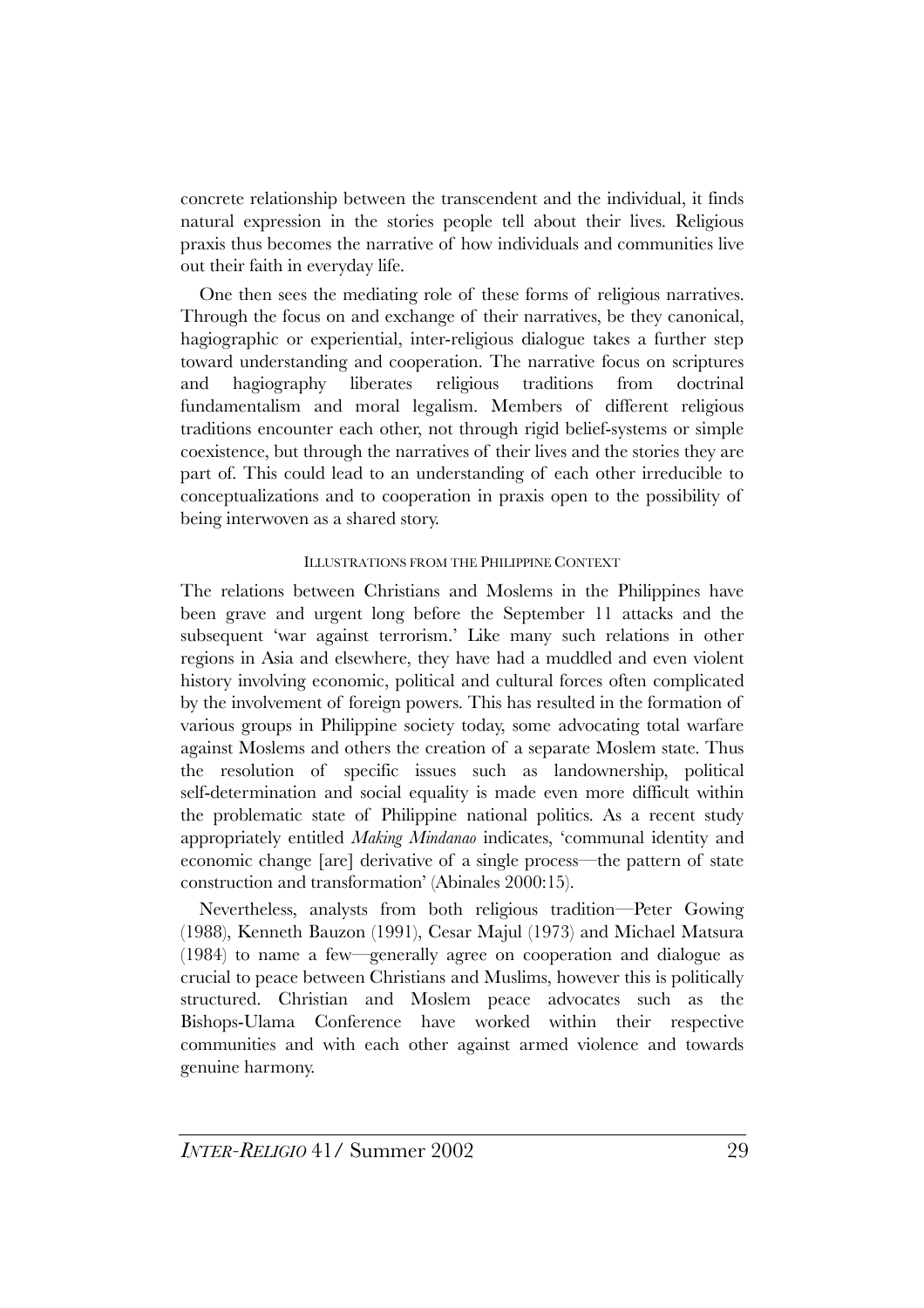It is within this context characterized by turbulence yet struggling for peace that experiences on the local level illustrate the mediating role of narratives in inter-religious dialogue and cooperation.

Various narratives related to different religious traditions exist in Philippine society today as a consequence of historical experience. Traditional religious narratives before Spanish colonization have been preserved among some tribal groups who continue to tell folktales and to chant indigenous epics during ritual feasts and events. Francisco Demetrio's overview of Philippine epics shows how their narration of heroic deeds provides legitimacy and valuation to the particular tribe's ethos and way of life (1979: 10-12). Contemporary attitudes, beliefs and practices of indigenous people often find representation in such narratives. With the pre-Spanish entry of Islam through traders from different parts of Asia, such narratives began to incorporate Islamic elements.

But due to the majority status of Christianity in the Philippines, the dominant religious narratives are those of the Christ story—its canonical form from the Bible and its popular form in the vernacular *pasyon* tradition. Before the recent translations of the Bible into the vernaculars, the popular form of chanting and later of dramatizing the Christ story during Holy Week has functioned like an epic in lowland communities. It makes the Christ story available as foundational narrative and enables Christians to appropriate this story as their own (Ileto 1979). For instance, an historic event in contemporary Philippine society like the 1986 EDSA [Epifanio de los Santos Avenue] People Power Revolution has been construed as an appropriation of the Christ story.

In the pluralistic situation of the southern island of Mindanao where these different narratives exist, one finds illustrations of how particular narratives has played a mediating role. First, some narratives have incorporated elements from different religious traditions or even fused with each other. Second, new stories have been told to promote harmony between religious communities. Finally, the narratives of different groups have been shared in order to support local peace initiatives.

First, some narratives played a mediating role by incorporating elements from different religious traditions. This took place with the entry of Islam and Christianity in indigenous communities. As mentioned above, extant tribal epics often manifest Islamic influence. Even the two lowland epics that have survived, *Biag ni Lam-ang* [Life of Lam-ang] of the Ilocanos and *Ibalon* of the Bicols, contain Christian elements (Demetrio 1979: 13). This incorporation in the epics expresses the integration of new religious traditions in traditional tribal society.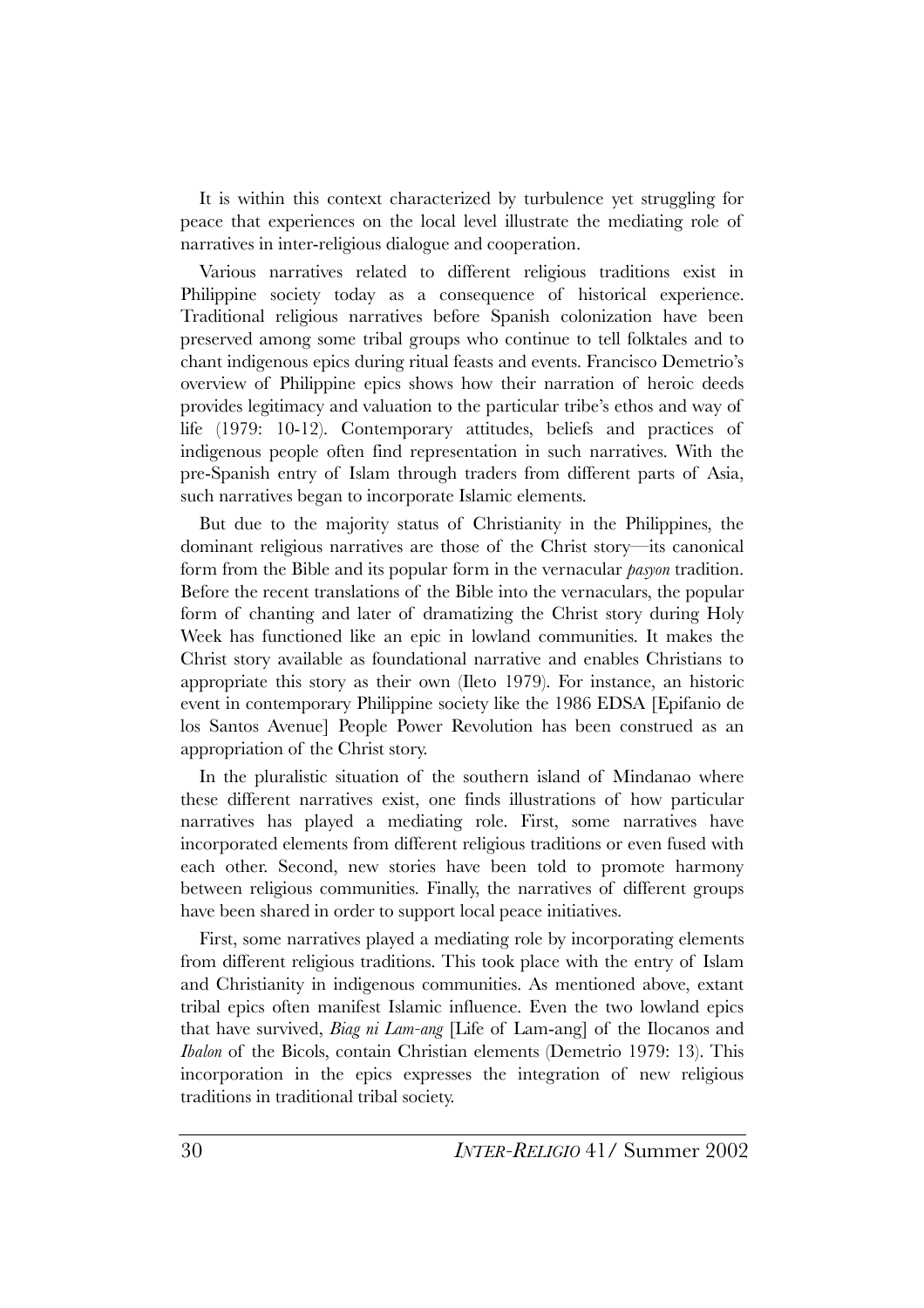A more significant instance of this first way is found in the earthy version from a Mindanao tribe of the Adam-and-Eve story discovered by researcher John Young (2000). Told him by a Moslem informant, its plot is actually a fusion of the Bible and Q'uran stories set within a traditional literary form:

Adam was first created but being lonely tried intercourse with the earth, the plants and other creatures bringing about their destruction. God's spirits complained and thus God put Adam to sleep and created Eve out of his rib. After Adam and Eve had carnal knowledge, a foul smell enveloped the world, and so God's spirits complained again. So God ordered them to purify themselves by washing.

Some elements of this folktale clearly come from the Genesis account (2, 4-25) in the Bible—how God created Adam first and then Eve from his rib to be his partner. Other elements such as the presence of God's spirits and the injunction for ritual washing come from Islamic sources, both the Q'uran itself and *tafsir* and *hadith* literature which often fused 'the lore contained in local traditions current in the Arab peninsula in the period of Jahiliya' (Kister 1988: 83).

The fusion of these different elements in this folk narrative suggests the relative harmony between Christian and Moslem within the local community. In fact, the informant told Young that this narrative indicates the 'common [*pare-pareho*] origin of all.'

Second, some narratives have been created to document or promote peace between different religious communities. This is illustrated by a folk legend from the Binukid tribe in the Tikalaan area of Central Mindanao (Demetrio 1994:29-30). The story tells of a peace-pact called by the new *datu* [local leader] of Tikalaan. He invited the Christian Capitan Pedo Tayagbong of Lambagowon (now Cagayan de Oro), two Moslem leaders of Dodsaan and Maguindanao respectively, and another *datu* from Tagoloan. Each leader was invited to the *Tampuda ho Balagon* [Cutting of the Vine Branch] feast and asked to bring a carabao and a symbolic gift. The Christian brought the Bible, one Moslem the Qur'an and the other a durian fruit, one traditional leader a *balagon* vine and the other a white chicken. They put the holy books and durian into the earth and sprinkled them with the chicken's blood, while Capitan Pedo addressed them with these words:

My dear brothers, this is the solemn moment when we pledge loyalty to, and harmony with each other. Whoever among us would prove false to this peace-pact through any act of treachery, let him beware for he will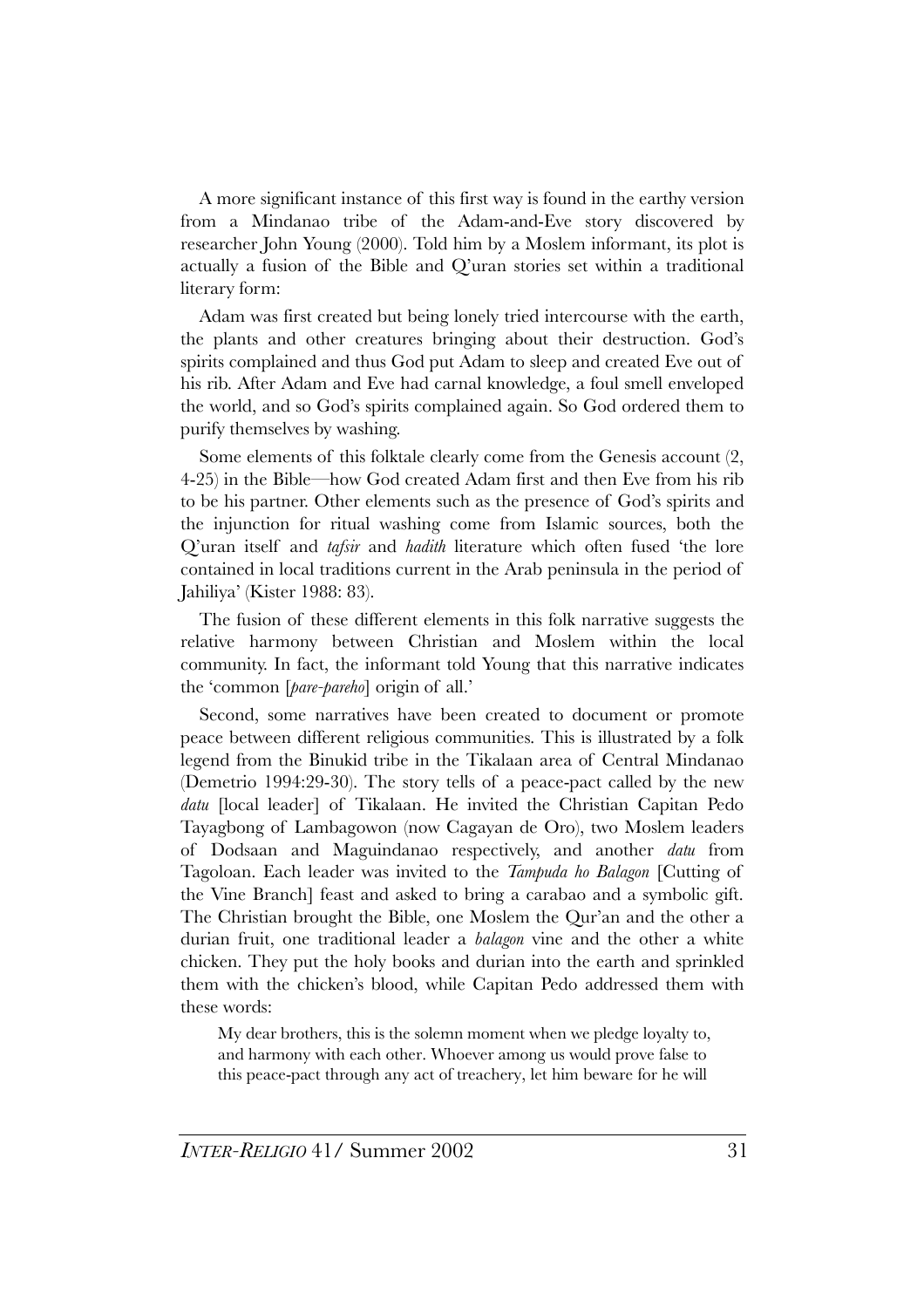suffer the same fate that the balagon now suffers. The vine is then cut and buried with all the symbolic gifts.

This legend is retold until today, and a durian tree now stands in Tikalaan as a tree of friendship. Demetrio comments on how the narrative has continued to promote social harmony in Central Mindanao:

My friend and colleague, Dr. Nagasura Madale, assured me that the same tradition is preserved by the lake dwellers of Lanao del Sur. Here we can see that the five tribes of Central Mindanao considered themselves related to one another. Central Mindanao is considered by all of them as 'their place'(1994:30).' Moreover, the narrative relates social harmony with a cosmic sense of the earth: 'The earth itself, as the wide, pervasive support of all forms of existence, was participant to the peace-pact when they dug a hole in it (1994:31).'

The third way narratives could play a mediating role involves the sharing of stories between Christians and Moslems. One such example reported by Sylvia Jopillo (2002) took place at the peace camp of the St. Vincent Academy students in Kauswagan, Lanao del Norte. Its background was the 'all-out war' policy which President Joseph Estrada established in response to the dramatic kidnappings in Mindanao in early 2000. Military conflict came to Lanao del Norte, and so many members of the 23 Moslem families in Kauswagan sought refuge in the Moslem communities of Marawi and Zamboanga. When the level of military conflict decreased, the families returned home and their children went back to school amid great anxiety and tension on both sides.

In October 2000, the peace camp focused on the exchange of stories between the Christian and Moslem communities. The oldest members of each community were invited to tell their stories. Ina Faraola, a Muslim mother of 10 children, talked about their early settlement by the river and their difficult lives as farmers and fisherfolk. Tata Joven, the oldest in his 70s among the Christians, narrated how they arrived years later and settled close to the Muslim community. Both Moslem and Christian communities lived in harmony, each making friends with others and worshipping at their mosque and chapel. Tata Joven became the first principal of the village elementary school where both Christian and Moslem children studied. This local harmony was destroyed with the intrusion of the national conflict between the martial law regime of President Marcos and Moslem insurgents. Armed paramilitary groups from the outside such as the Ilagas and the Barracudas brought violence into Kauswagan.

After the stories of Ina Faraola and Tata Joven, other Christians and Moslems including a former student who joined the Moro Islamic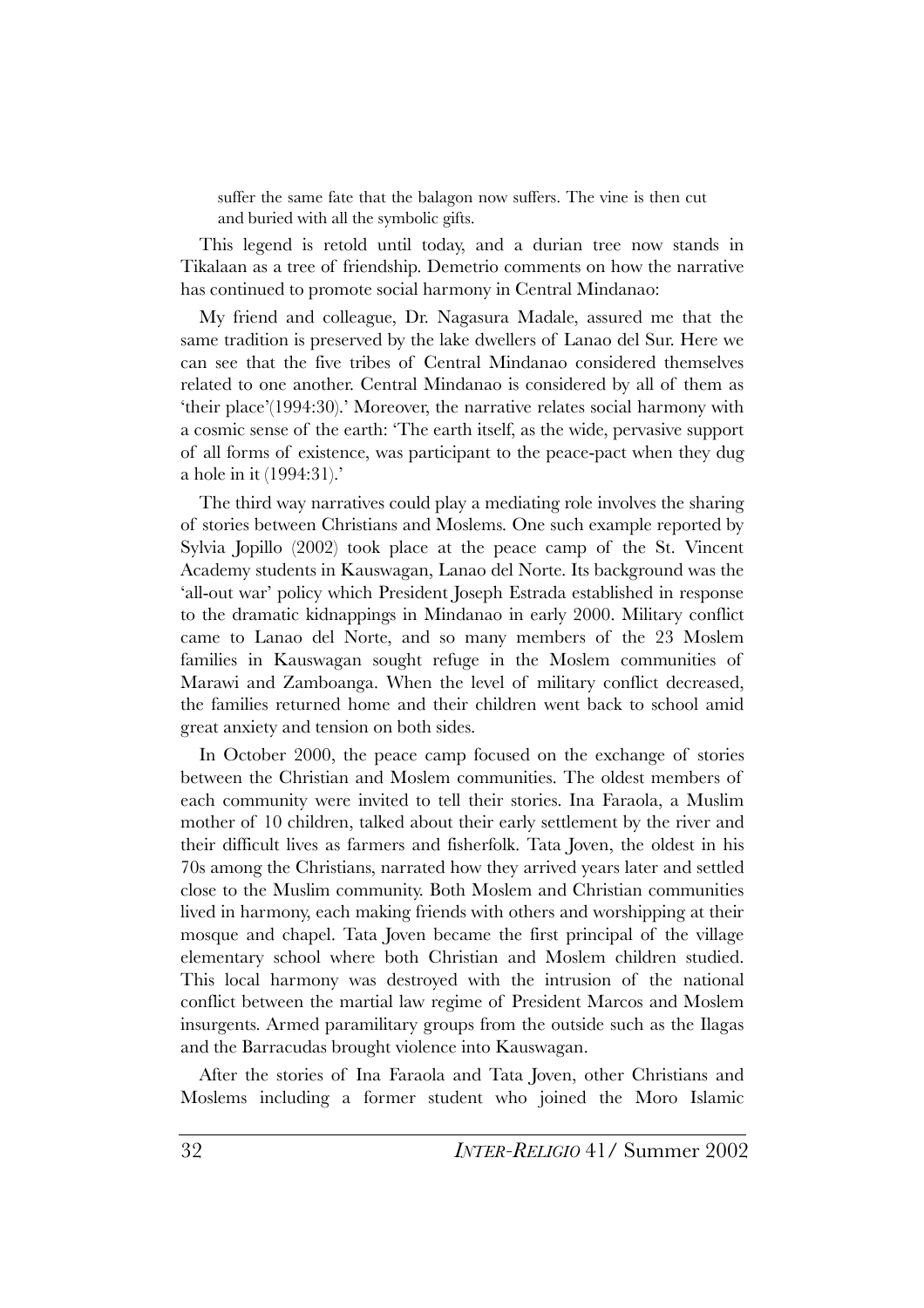Liberation Front narrated their own experiences. The impact on the students from both religious traditions was great. They realized that harmonious relations existed before in their village and were then able to discuss with each other areas of ignorance and misunderstanding. At the end of the camp, they were convinced about the possibility of peace, at least in their village.

It is noteworthy that these three illustrations of how narratives could play a mediating role between members of religious traditions take place at the local grassroots level. This indicates that it on this level that the possibility of inter-religious cooperation and peace take root first. In his most recent essay entitled 'Vernacular Peace: Research Agenda on Indigenous Peace Strategies,' Albert Alejo, Mindanao anthropologist and peace advocate, suggests paying attention to, among others, biographies and folktales:

People are less moved by principles than examples...We therefore need more biographies of individuals who exemplify the struggle for peace in their own way...If we are intent on promoting peace in education, we would need local folktales, both traditional and improvised, that we can reproduce as children's stories (2001:213).

Such a strategy based on the mediating role of narratives, when taken in conjunction with other forms of inter-religious dialogue, opens up the hope for lasting peace and shared justice between Christians and Moslems in the southern Philippines.

#### SELECTED BIBLIOGRAPHY

Abinales, Patricio N.

2000 Making Mindanao: Cotabato and Davao in the Formation of the Philippine Nation-State. Quezon City: Ateneo de Manila University Press.

Alejo, Albert B., S.J.

2001 Vernacular Peace: Research Agenda on Indigenous Peace Strategies in Tambara 18, 213-25.

Bauzon, Kenneth E.

Liberalism and the Quest for Islamic Identity in the Philippines. Quezon City: Ateneo de Manila University Press.

Brown, Robert McAfee

1975 'My Story and The Story,' in Theology Today, Vol. XXXII: 166. Coleman, William

1999 Tribal Talk: Black Theology, Hermeneutics, and African/American Ways of 'Telling the Story.' Pennsylvania: Pennsylvania State Univ. Press.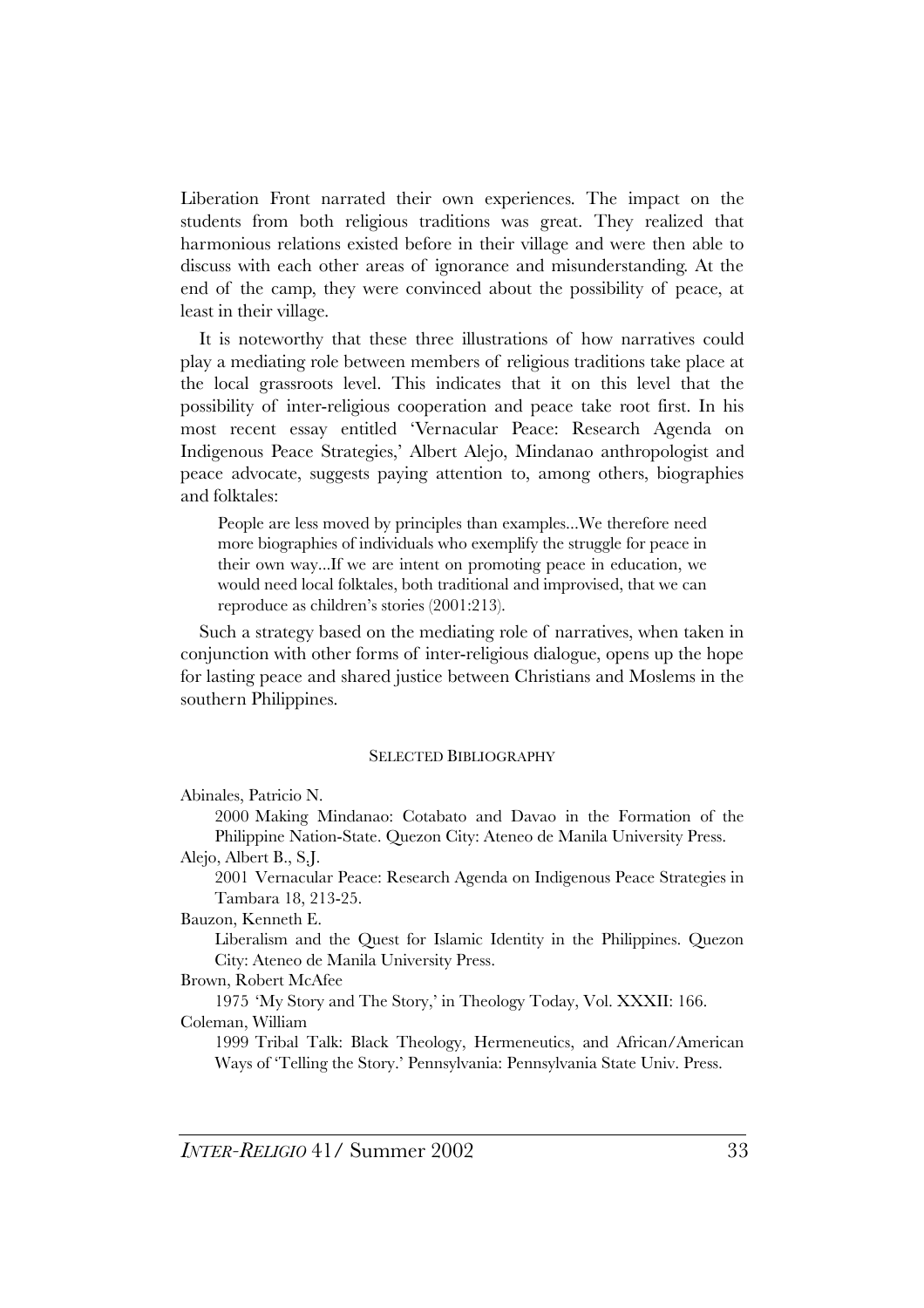Connor, Kimberly Rae. 2000 Imagining Grace. Liberating Theologies in the Slave Narrative Tradition. Illinois: University of Illinois Press. Cook, Michael L. Christology as Narrative Quest. Collegeville: Liturgical Press. Demetrio, Francisco R. 'An Overview of Philippine Epics,' Kinaadman: A Journal of Southern Philippines, Vol. I, 9-28. 'Ecology and Creation among the Bukidnon,' Tambara, Vol. XI, 19-42. Dupuis, Jacques 1989 A Christian Theology of Religions. NY: Orbis Books. Edwin, Victor S.J. 2001 'Saint Veneration in Islam: A Christian Appreciation,' Salaam, Vol. 22 No. 4, pp. 159-165. Eilers, Franz-Josef, S.V.D. (ed.) 1997 For all the Peoples of Asia: Federation of Asain Bishops' Conferences Documents from 1970-1991, Vol. 2. Quezon City: Claretian Publications. Eslinger, Richard L. Narrative and Imagination: Preaching the Worlds That Shape Us. Minneapolis: Fortress Press. Francisco, Jose Mario C., S.J. 'An Introductory Map of Narrative Theology,' Landas, Vol. 6, 49-64 Frei, Hans. The Eclipse of Biblical Narrative: A Study In Eighteenth- and Nineteenth-Century Hermeneutics. New Haven: Yale University Press. Goizueta, Roberto S. 1992 We are a People! Initiatives In Hispanic American Theology (ed.). Minneapolis: Fortress Press. Gowing, Peter (ed.) Understanding Islam and Muslims in the Philippines. Quezon City: New Day Publishers. Haight, Roger D. Jesus Symbol of God. NY: Orbis Books. Hauerwas, Stanley 1977 Truthfulness and Tragedy: Further Investigations in Christian Ethics. Notre Dame: Univ. of Notre Dame Press. Hershock, Peter D. 'Person as Narration: The Dissolution of 'Self' and 'Other' in Ch'an Buddhism,' Philosophy East & West, Vol. 44 No. 4, pp. 685-710. Ileto, Reynaldo Clemena 1979 Pasyon and Revolution: Popular Movements in the Philippines, 1840-1910. Quezon City: Ateneo de Manila University Press. Jopillo, Sylvia Interview on February 27, 2002 at the Assumption Novitiate, Quezon City.